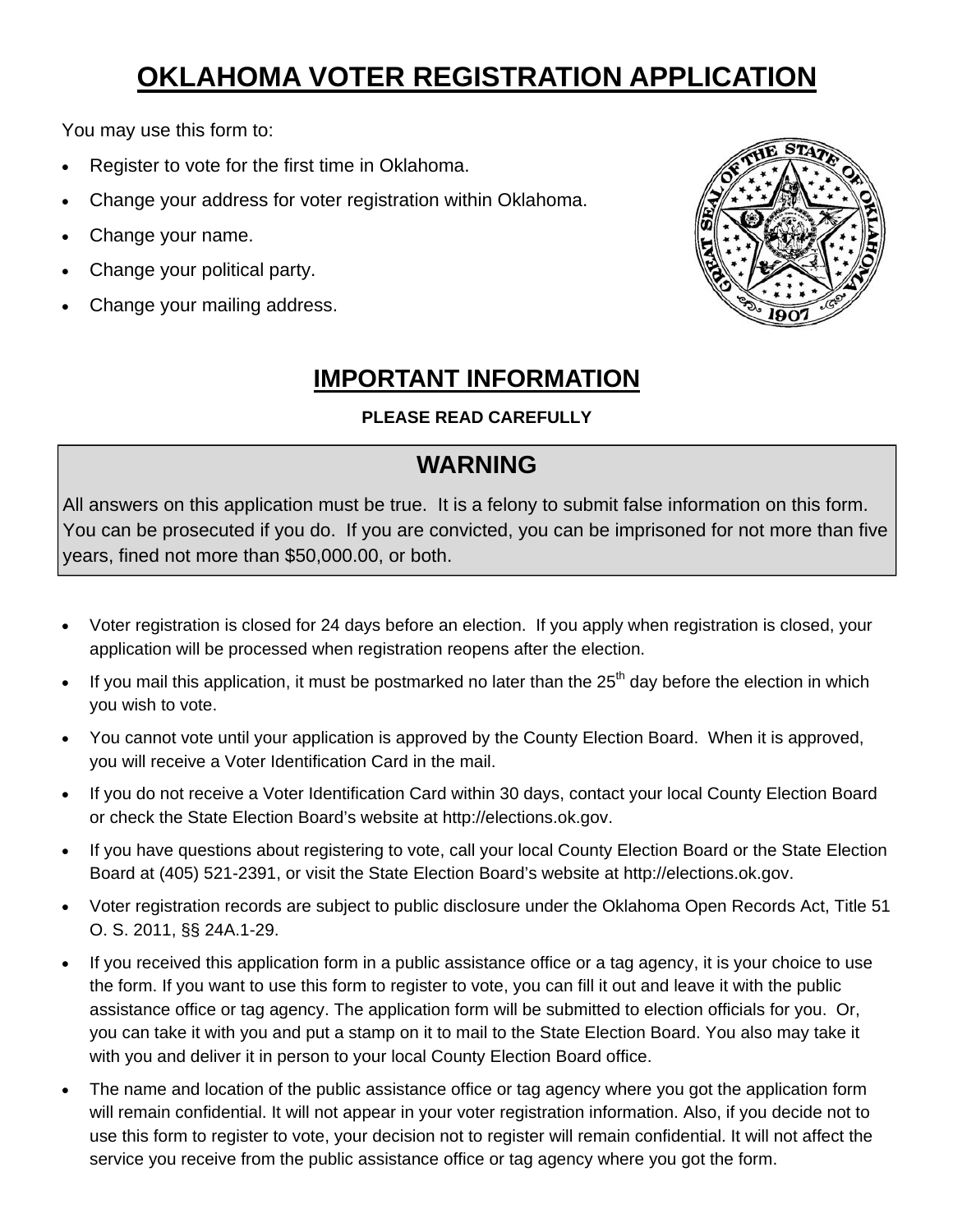## OKLAHOMA VOTER REGISTRATION APPLICATION

**USE BLUE OR BLACK INK.** After you complete this application, tear off the instructions page and mail the application to Oklahoma State Election Board, PO Box 528800, Oklahoma City, OK 73152-8800.

You may also drop off the form at your county election board or at the State Election Board.

#### **SECTION 1 — NAME**

Provide your full legal name on your voter registration application.

#### **SECTION 3 — IDENTIFICATION NUMBER**

Your registration cannot be completed without an identification number. Your options include:

- Your Oklahoma driver license number
- The last four numbers of your Social Security Number, if you do not have a driver license.
- A check mark in box C, **only** if you do not have an Oklahoma driver license number and you have never been issued a Social Security number.

#### **SECTION 4 — POLITICAL PARTY**

- If you register in a political party recognized in Oklahoma, you may vote only in that party's primary elections.
- All registered voters may vote in general elections, regardless of their party affiliation.
- No Party (Independent) voters generally may not vote in party primaries. However, every two years, political parties may opt to allow No Party voters to vote in primary elections during the following two years. Visit the State Election Board's website - https:// www.ok.gov/elections/faqs.html#c98 – to find out if any parties allow No Party voters in their primaries at this time.
- If you write in a political party not recognized in Oklahoma, or if you leave your political affiliation blank, you will be registered as a No Party (Independent) voter.
- You may be unable to change your political party at certain times in even-numbered years.

#### **SECTION 5 — STREET ADDRESS OR DIRECTIONS TO YOUR HOME**

- You must register to vote at your address of residence. If you have a street address or 911 address, this is your address of residence.
- A rural route or a post office box is NOT an address of residence.
- If you do not have a street address or 911 address, you may write directions to your home or provide the legal description (section, township, range) of your home.

#### **SECTION 8 — HAVE YOU BEEN REGISTERED BEFORE?**

- If you have been registered before, enter information about the place you were last registered. If you have never been registered before, leave this space blank.
- Enter your former name if it has changed since you last registered.
- Enter your former political party if you are changing your political party.

#### **SECTION 9 — OATH**

- Read the oath carefully. Sign and date it in ink. If you cannot sign your name, make your mark and give the name of the person who helped you.
- **Who can register** You can register to vote if you are both a citizen of the United States and a resident of the State of Oklahoma, and 18 years old or older.
- **Felons**  A convicted felon may not register for a period of time equal to the time of the original sentence. A convicted felon who has been pardoned may register.
- **Persons Judged Incapacitated Persons judged** incapacitated by a court may not register to vote.